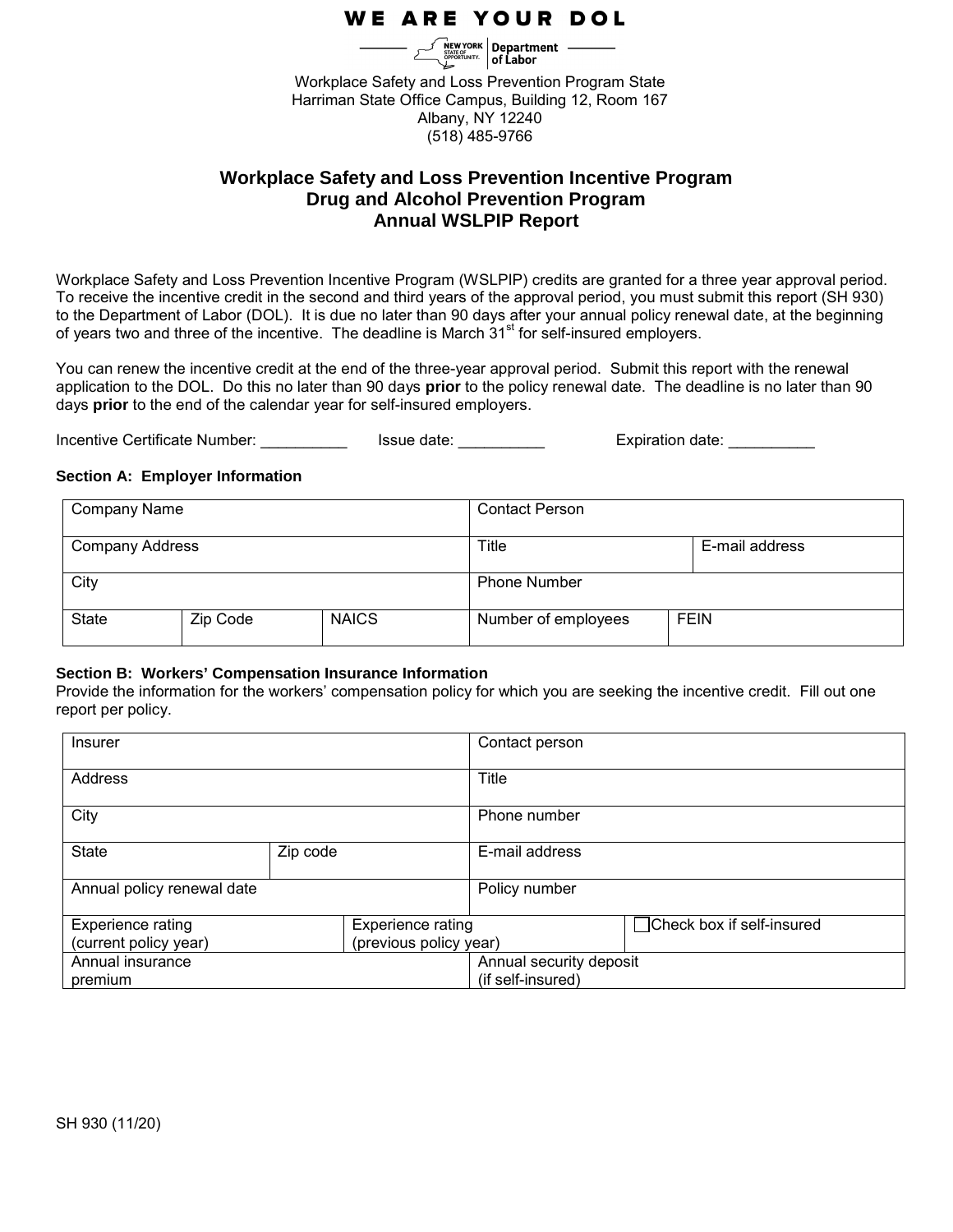### **Section C: Company Location(s) Information**

Give the physical address for all locations covered by the workers' compensation policy listed in Section B. Use Appendix A (SH 933) to list additional locations.

| Company Location #1 | <b>Management Contact</b><br>Name | Management<br><b>Contact Phone</b> | No. of<br>Employees | <b>Employee Representative</b> |
|---------------------|-----------------------------------|------------------------------------|---------------------|--------------------------------|
| Company Location #2 | Management Contact<br>Name        | Management<br><b>Contact Phone</b> | No. of<br>Employees | <b>Employee Representative</b> |
| Company Location #3 | <b>Management Contact</b><br>Name | Management<br><b>Contact Phone</b> | No. of<br>Employees | <b>Employee Representative</b> |
| Company Location #4 | <b>Management Contact</b><br>Name | Management<br><b>Contact Phone</b> | No. of<br>Employees | <b>Employee Representative</b> |
| Company Location #5 | <b>Management Contact</b><br>Name | Management<br><b>Contact Phone</b> | No. of<br>Employees | <b>Employee Representative</b> |

## **Section D: Employee Representative(s) Information**

Use Appendix A (SH 933) to list additional employee representatives.

| Employee Representative (#1) | Bargaining Unit (if applicable) |
|------------------------------|---------------------------------|
| Work location                | Phone number                    |
| Employee Representative (#2) | Bargaining Unit (if applicable) |
| Work location                | Phone number                    |
| Employee Representative (#3) | Bargaining Unit (if applicable) |
| Work location                | Phone number                    |

#### **Section E: Designated Program Contact**

Enter information for the person designated for employees to contact about the program.

| Name          | Phone number   |
|---------------|----------------|
|               |                |
| Work location | E-mail address |
|               |                |

#### **Section F: Employer Claim Information**

Report any claims filed within the last year. Also report any open claims from any previous year. Include the classification and severity. Injury classifications are: caught by; caught in-between; struck by; hearing loss; slip or trip; fall; lung related disease; back injury; and electrical shock. Injury severity types are: death; permanent total disability; permanent partial disability; temporary total disability; and medical only. Use Appendix A (SH 933) to list additional injuries.

| Total number of claims<br>(First year of Incentive)  | Experience rating |
|------------------------------------------------------|-------------------|
| Total number of claims<br>(Second year of Incentive) | Experience rating |
| Total number of claims<br>(Third year of Incentive)  | Experience rating |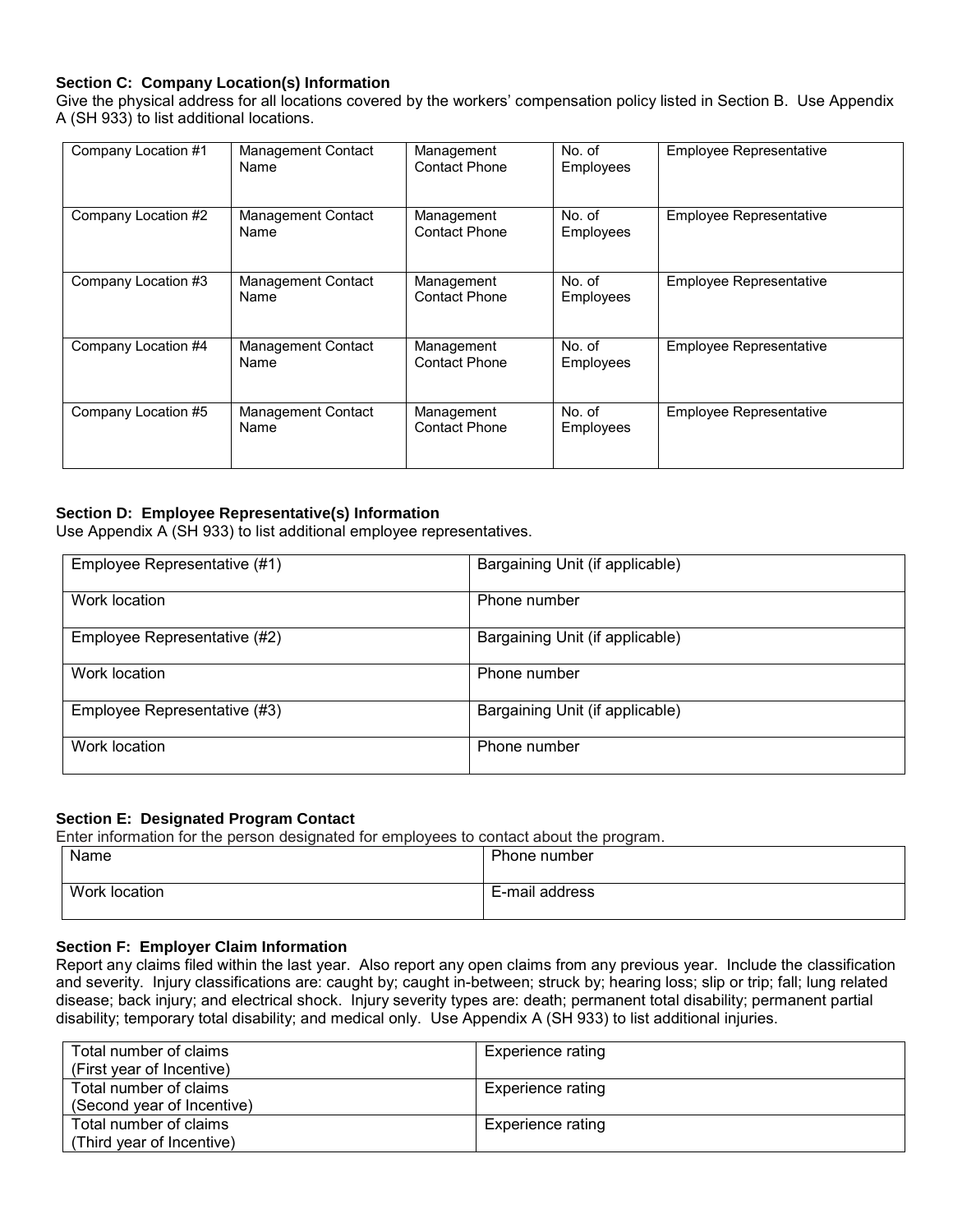| Reported injury #1 | <b>Primary NAICS</b> | Severity of Injury |
|--------------------|----------------------|--------------------|
| Reported injury #2 | <b>Primary NAICS</b> | Severity of Injury |
| Reported injury #3 | <b>Primary NAICS</b> | Severity of Injury |
| Reported injury #4 | <b>Primary NAICS</b> | Severity of Injury |
| Reported injury #5 | <b>Primary NAICS</b> | Severity of Injury |

# **Section G: Program Improvements and Training**

Provide the following information about your Drug and Alcohol Prevention Program.

1. What steps did you take to minimize injuries related to drug and alcohol use and abuse?

2. How does the program improve safety and reduce accidents?

- 3a. How many individuals were identified with drug and alcohol abuse problems under the program?
- b. Describe the assistance provided to the individuals identified above:

4a. How many employees returned to work after receiving assistance through the program?

b. How many employees were unable to return to work after receiving assistance through the program? \_\_\_\_\_\_\_\_\_\_